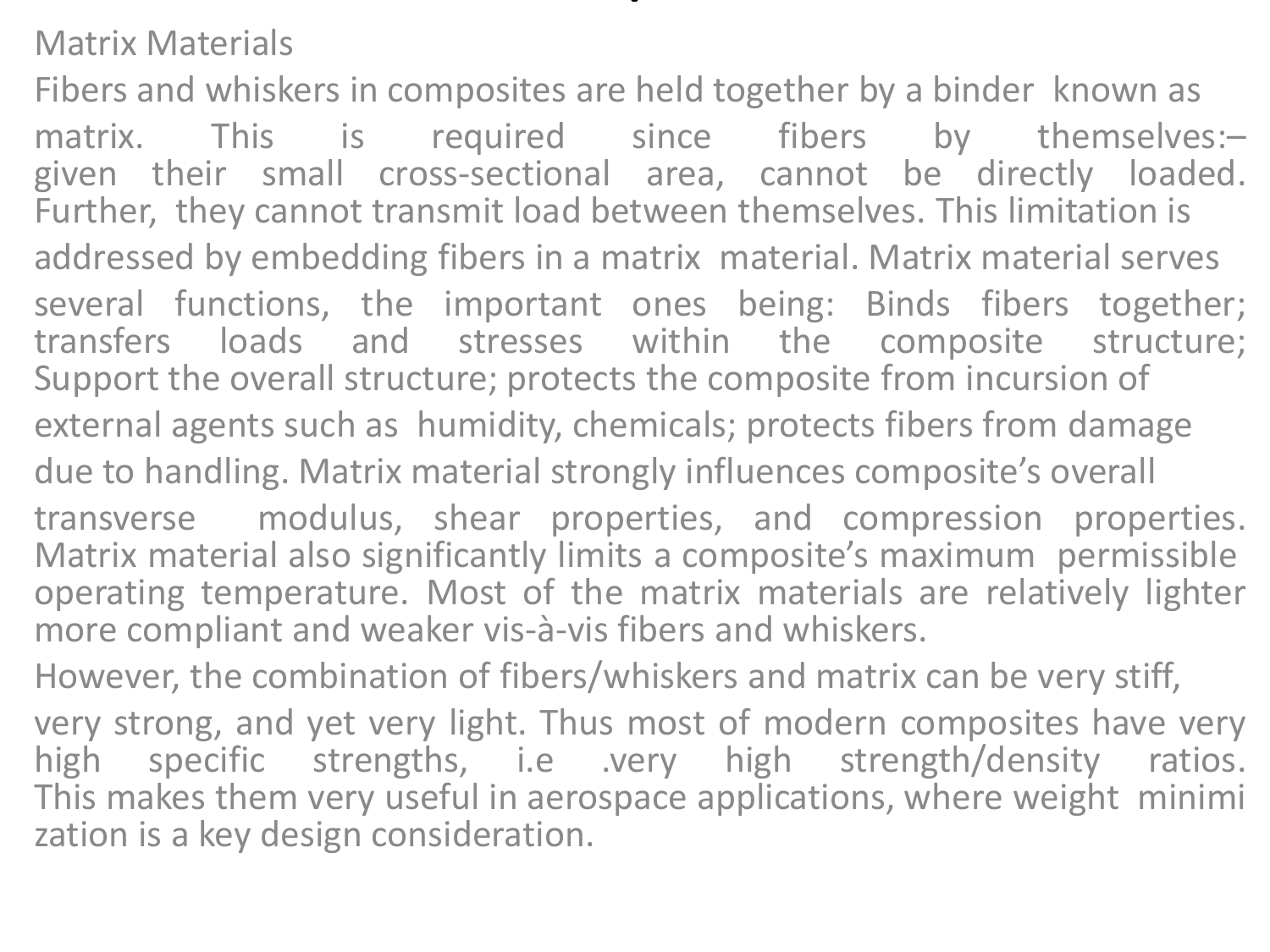Matrix materials can be broadly classified on the basis of their usable temperature ranges.

.

Matrix Material Usable Temperature Range (C)

| <b>Polymers</b>    | < 260      |
|--------------------|------------|
| <b>Metals</b>      | 260-750    |
| Glass              | 750 - 1150 |
| Ceramic and carbon | 1150 -1400 |

## **Choosing the Right Matrix Materials.**

While selecting matrix material for a composite system, several considerations have to be factored into, principal ones being: Physical properties such a specific gravity; Mechanical properties such as modulus,

strength, CTE, conductivity, etc; Melting of curing temperature for the matrix

Material; Viscosity: It strongly affects processing attributes of the composite and also<br>uniform flow of matrix material into the composite system. uniform flow of matrix material into the composite system. Reactivity with fibers: One would certainly not desire possibility of chemical reactions between fibers and matrix material.

Fabrication process compatible with matrix and fibers –Reactivity with ambient environment –Cost

Polymers as Matrix Materials

Polymers: Most widely used matrix materials.

Common examples: Polyesters, vinylesters, PEEK, PPS, nylon, polycarbonate, polyacetals,

polyamides, polyether imides, polystyrene, epoxies, ureas, melamines, silicones.

Advantages: –Low cost , Easy to process, Low density, Superior chemical resistance.

Limitations: –Low strength, Low modulus, Limited range for operating temperature, Sensitivity to UV radiation, specific solvents, and occasionally humidity.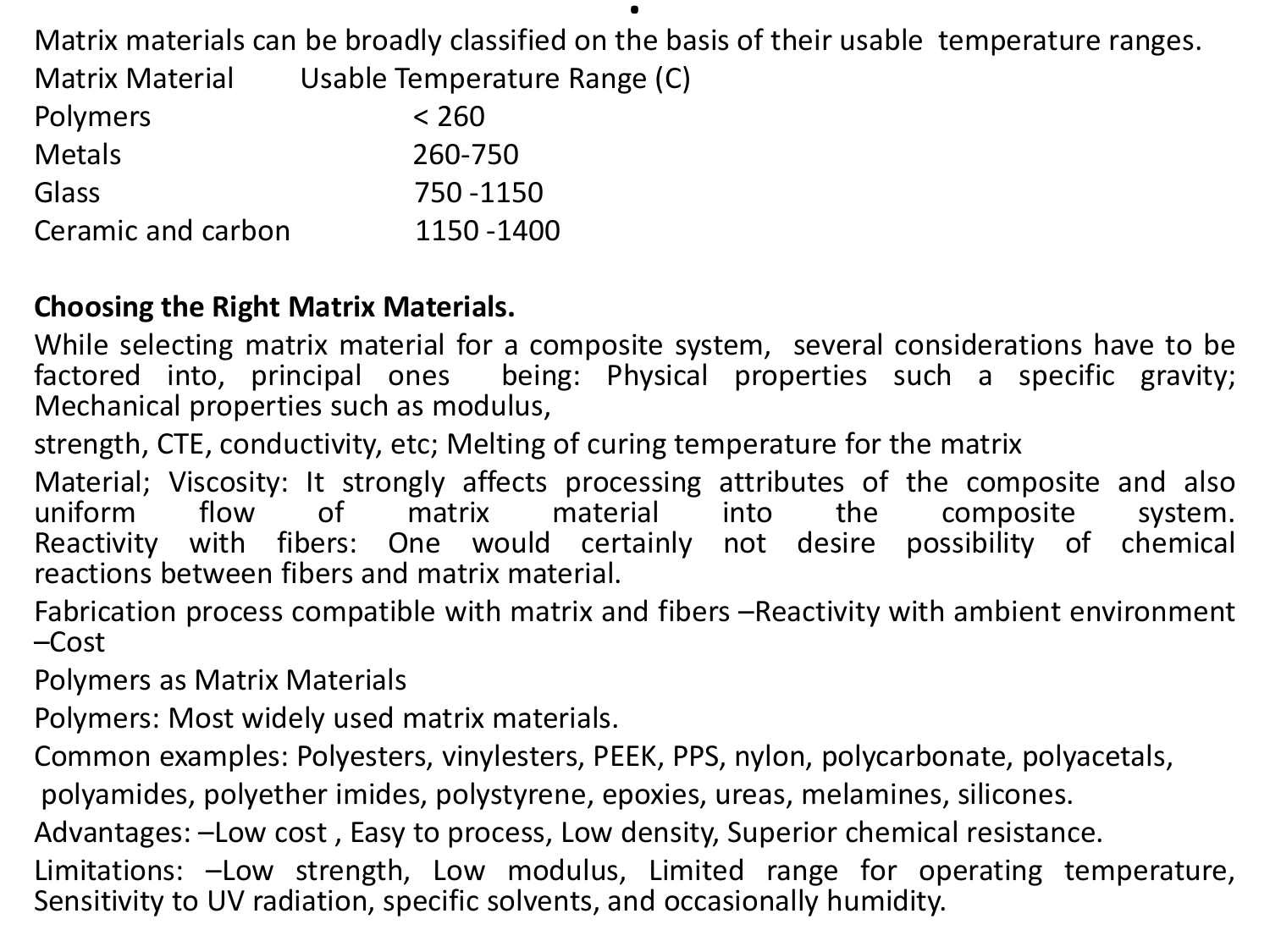## Polymer classification –Thermoplastics

Soften or melt when heated. This process is reversible. Their structure has long chains of molecules with strong intra-<br>molecular bonds but weak inter-molecular bonds. molecular bonds. When exposed to heat, these inter-molecular bonds break down, and the material starts "flowing". Semi‐crystalline of amorphous in structure. Examples: polyethylene, PEEK,

.

polyamides, polyacetals, polysulfone, PPS, nylon, polystyrene Thermosets:These polymers do not melt, but breakdown (decompose) when heated.

Amorphous structure:They have networked structures with strong covalent bonds linking all molecules. These networks permanently breakdown upon heating. Hence, these polymer s, once "set", cannot be reshaped.

Examples: epoxies, polyesters, phenolics, urea, melamine, silicone, polyimides.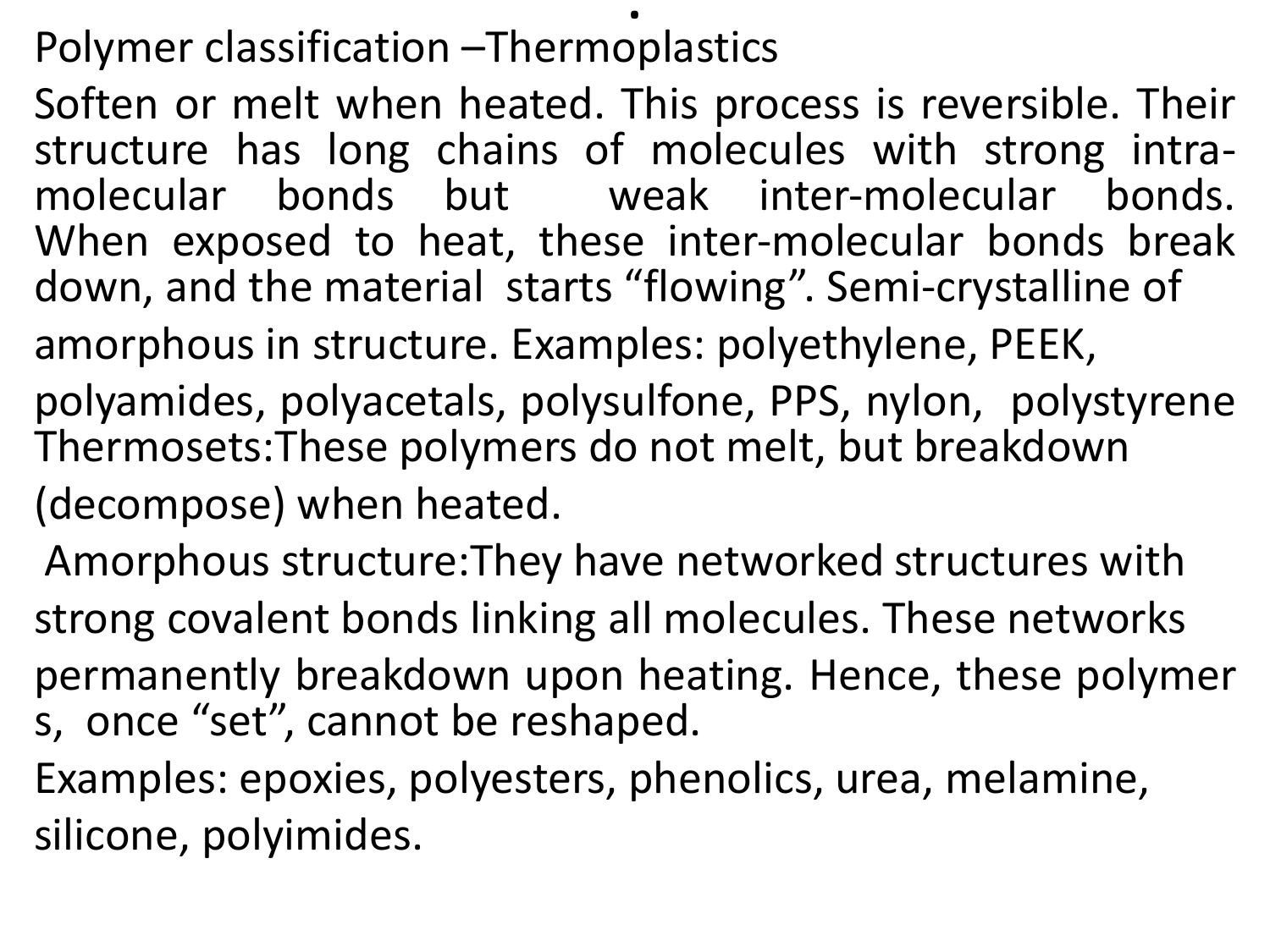.

Polymers behave significantly differently vis‐à‐vis metals and ceramics. – Performance of polymers is highly sensitive to several environmental variables. For instance, while mechanical properties of metals are temperature sensitive only in

the proximity of melt temperature, polymers' mechanical properties are highly sensitive to heat.

Polymers have significant behavioral sensitivity to increased temperatures. This sensitivity is strongly dependent on the structure of a polymer.

As mentioned earlier, polymers may either be thermoplastics, or thermosets. While thermosets have amorphous structure, thermoplastics may have either s emi-crystalline structure, or amorphous structure.

Temperature sensitivity of amorphous thermoplastics –

When these plastics are heated, their specific volume slowly increases somewh at linearly with increasing temperature. However, if the temperature exceeds t heir glass transition

temperature Tg, their specific volume increases at a faster rate.

This is accompanied with a significant change in their mechanical properties.

Hence the maximum use temperature for these materials should not exceed Tg.

If these materials are heated beyond Tg, then the material melts at Tm. Examples of these materials are polystyrene, polycarbonate, and polymethylme thacrylate.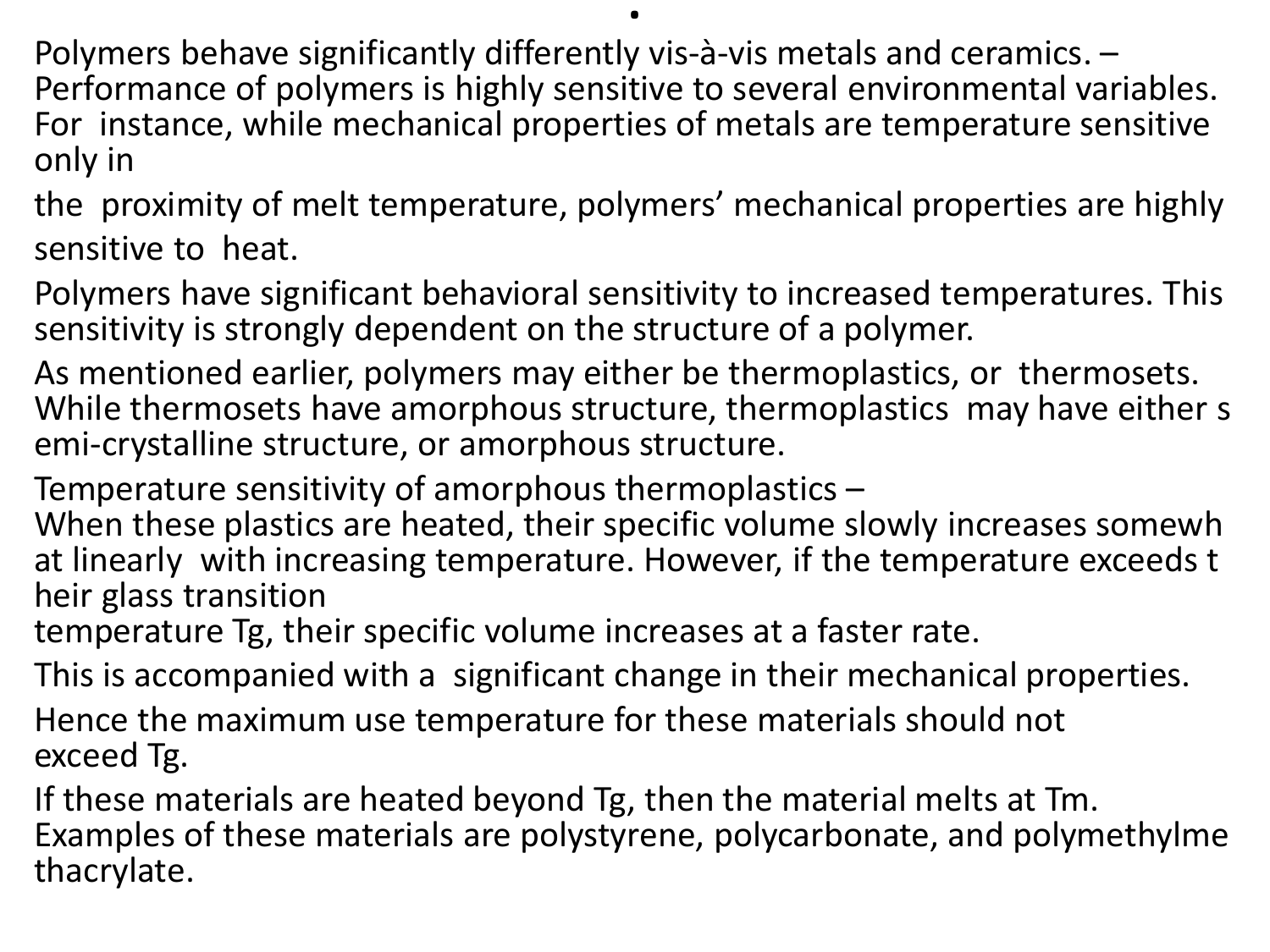Temperature sensitivity of semi‐crystalline thermoplastics – When these plastics are heated, their specific volume slowly increase s somewhat linearly with increasing temperature. Further, if the tem perature exceeds their glass transition temperature Tg, their specific volume increases at a somewhat faster rate. This is so, because presence of crystalline structure in these materials tends to limit the extent of changes in material's mechanical properties. It is only when the temperature exceeds their melting point Tm, that their material properties change significantly, and this change is accompanied by very significant increase in specific volume. This happens because at melting point, the crystalline bonds in the material breakdown, and all properties of the material undergo sudden and large changes. Thus, maximum use temperature for semi‐crystalline thermoplastics is determined more by their melting point, and not so‐much by their glass transition temperature. Examples of these materials are linear polyethylene (PE), polyethylene terephthalate(PET),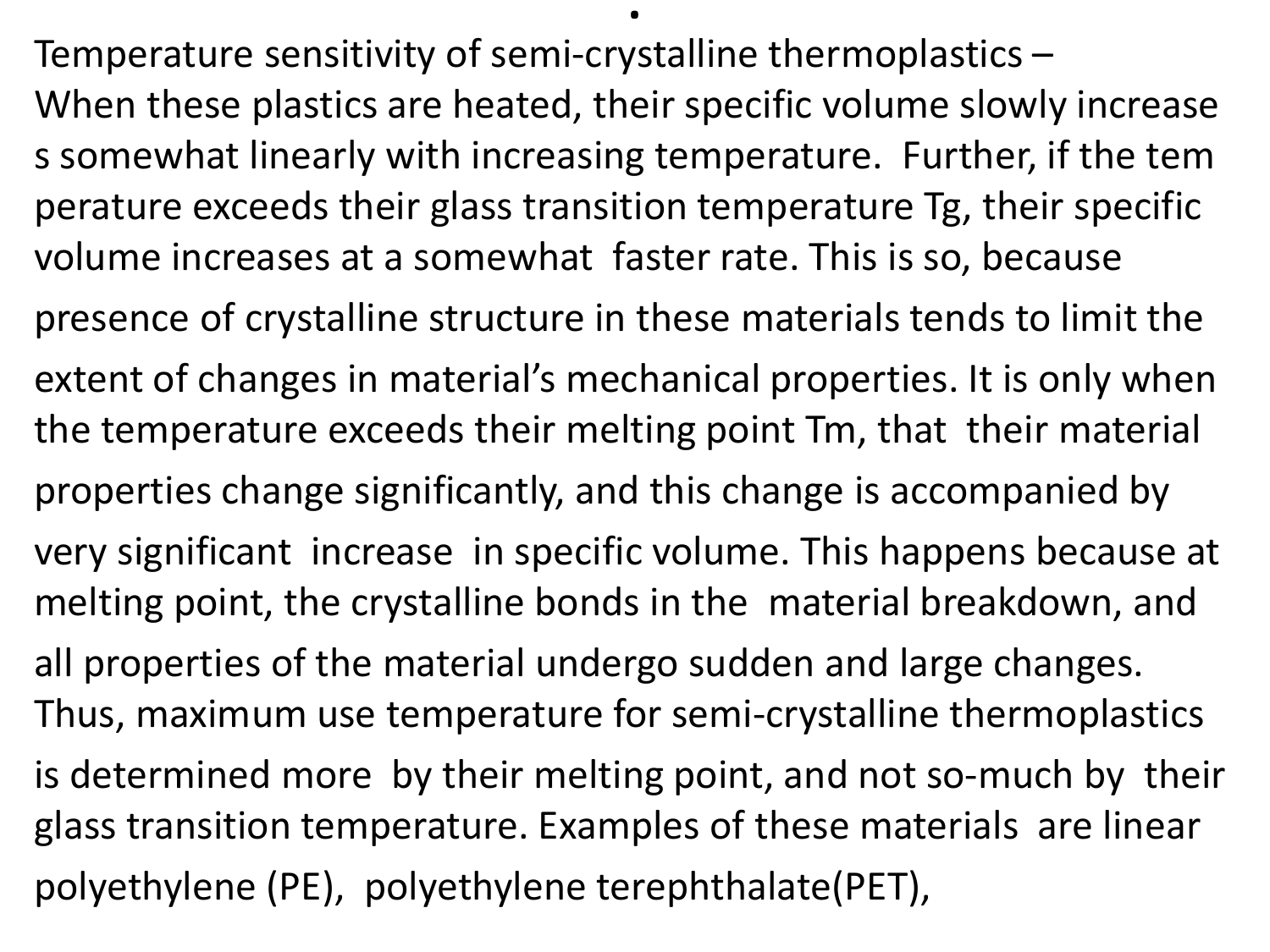polytetrafluoroethylene (PTFE) or isotacticpolypropylene (PP). Unlike thermoplastics, thermosets do not melt upon heating. Rather, they decompose when they are heated beyond a certain threshold. Hence thermosets polymers are associated only with glass transition temp Tg, and have no melting point. When these plastics are heated, their specific volume slowly increases somewhat linearly with increasing temperature. However, if the temperature exceeds their glass transition temperature Tg, their specific volume increases at a faster rate. However, the change in mechanical properties for these materials at temperature corresponding to glass transition temperature is much less vis‐à‐vis for amorphous

thermoplastics. Their relative reduced sensitivity to temperature at Tg, is attributable to high degree of cross‐linked bonds, which sustain material's mechanical properties even at Tg.

Even then, maximum use temperatures for these materials are dictated by T g. Common examples of these materials include epoxies, polyesters, and phenolics.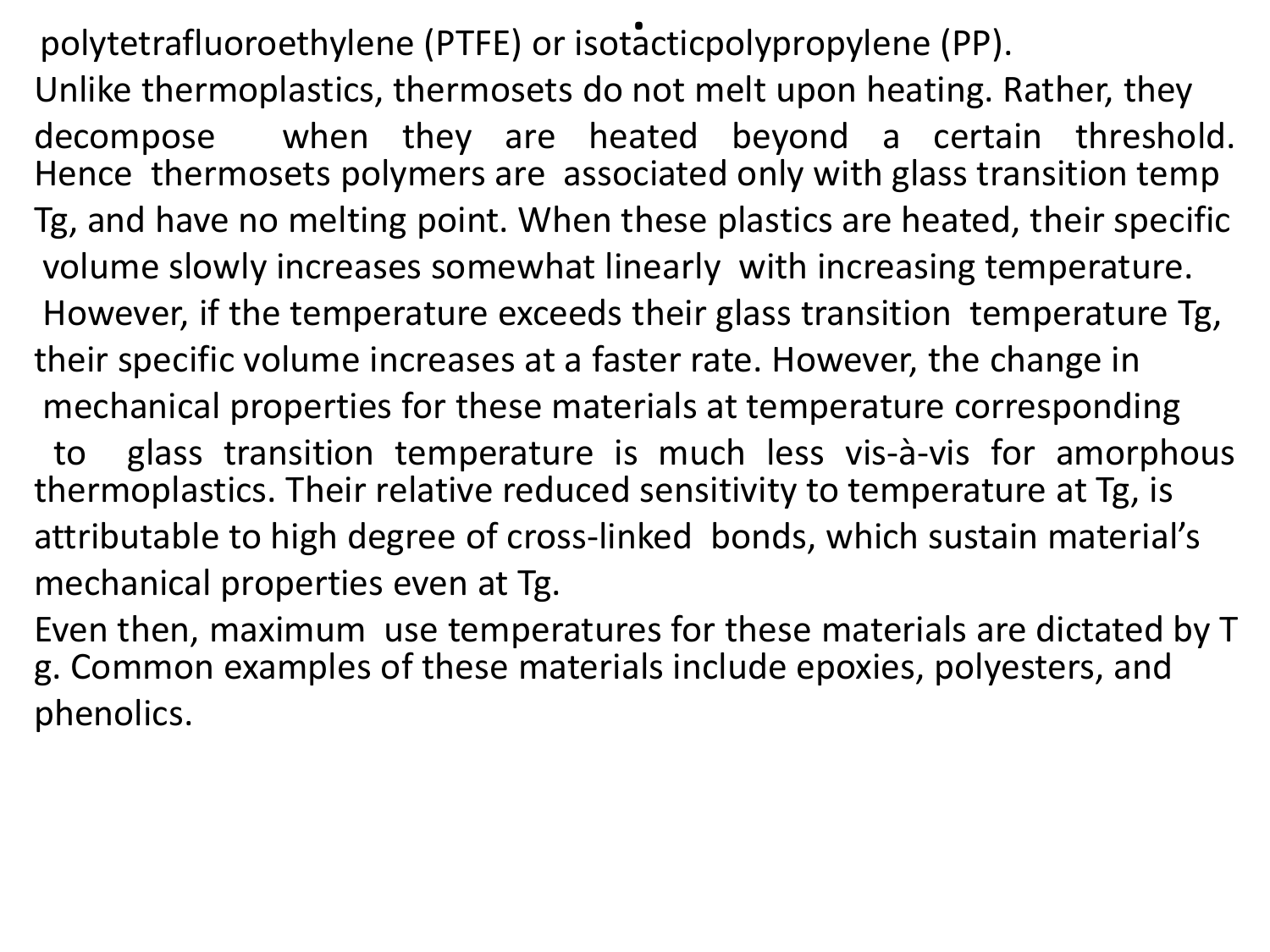Thermoset: Polyesters and epoxies are very popular as thermoset matrix materials. Other thermoset materials used for matrix

.

applications are vinyl esters, polyimides, and phenolics.

Polyesters: Polyester matrix material is produced by "curing" a "polye ster resin" using a "curing agent". Polyester resin comes in solid form It is essentially unsaturated polyester. The structure of unsaturated polymer constitutes of mutually disconnected long chains of

linear polymers. These long polymeric chains have a series of unsatu rated bonds, occurring periodically along their length. It is at these locations, that cross‐linking can occur.

This is accomplished by providing for reactive and polymerizable monomers such as styrene at these unsaturated bond locations.

Towards this end, polyester resin is dissolved in styrene. This

monomer (styrene)acts as across linking agent between long linear polymeric chains of polyester. Further, it reduces viscosity of the

polyester, thereby helping the processing.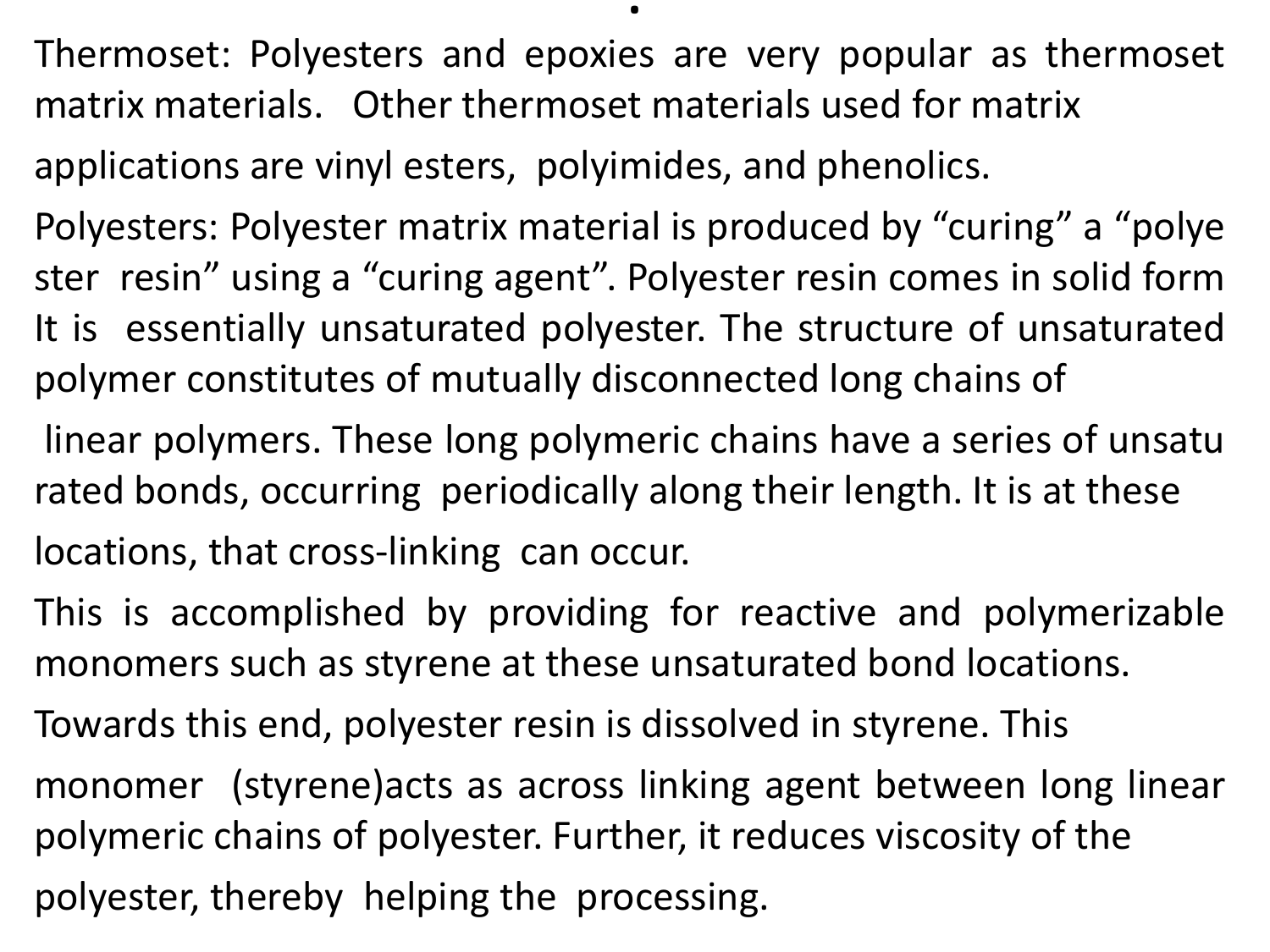However, the cross‐linking process does not happen by mere presence of styrene. T he cross‐linking process needs a "trigger" or "initiation". This is accomplished by addition of a small amount of "curing agent" also known as "initiator".

- Benzoylperoxide is a very popular curing agent for polyesters.
- The cross‐linking process reaction does not have any by‐products since all of styrene gets used up for purposes of cross‐linking polymeric chains. This is an
- exothermic reaction, which occurs at room temperature and at atmospheric pressure. The chemical undergoes shrinkage during this process.
- Properties of polyesters can be modified and tailored as per design requirements.
- Towards this end, several variables can be manipulated. Some of these variables are –Raw materials used for producing polyester resin: Typically, polyester resin is
- produced from reaction of diethylene glycol and maleic acid. However, by
- selecting alternative glycols and acids, properties of final polyester matrix material may be modified.
- Solvent monomers: Styrene is a very popular monomer used to cross‐link polyester chains. However, other monomers may as well be used for purposes of modifying matrix material's properties.
- Processing variables.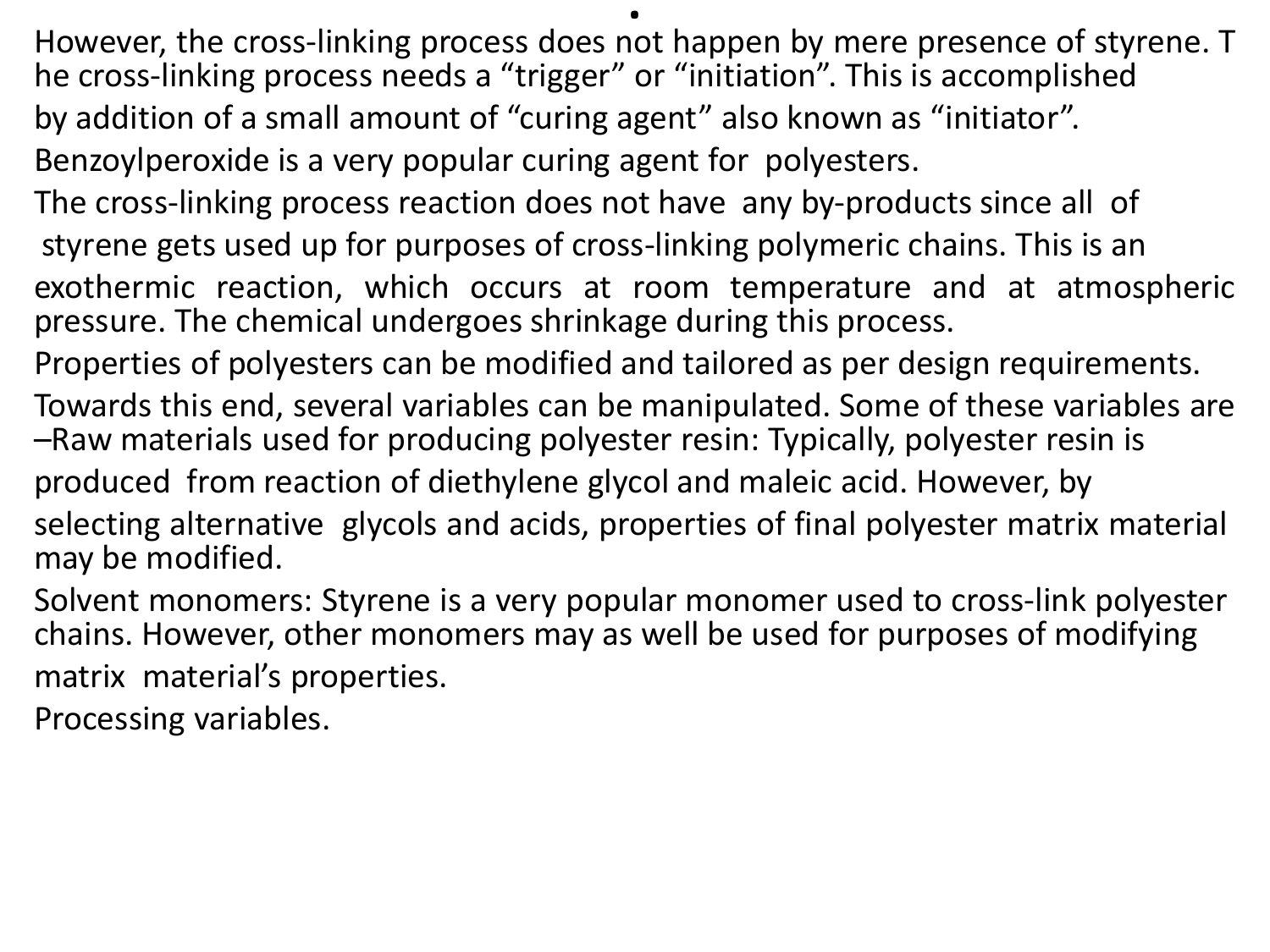Epoxies

Epoxy thermosets, like polyester thermosets, are produced from epoxy resins.

These resins come in viscous liquid form, and have low molecular weight.

The viscosity of these resins strongly depends on the extent of polymerization of its molecules.

.

Common epoxy resins are produced through a reaction between epichlorohydrin and bisphenol‐A. Alternative formulations replace bisphenol‐A with other chemicals.

A "curing agent" (or hardener, or activator) triggers the polymerization process amongst

resin molecules, thereby generating a very dense network of cross‐linked polymer. Diethylene triamine is a very commonly used curing agent.

The exothermic reaction between hardener (curing agent) and resin( compound) does not produce a by‐product. Further, like polyesters, epoxies also undergo shrinkage during the curing process.

Epoxies, like polyesters, can be produced at room temperatures. However, by proper selection of curing agents, the curing process can be conducted at elevated temperatures as well.

The curing process time strongly depends on the choice of resin as well as curing a gent. It can vary between minutes to 24 hours.

Many a times, heat is applied to accelerate the curing process. Typically, curing time decreases, almost exponentially, with increasing temperature.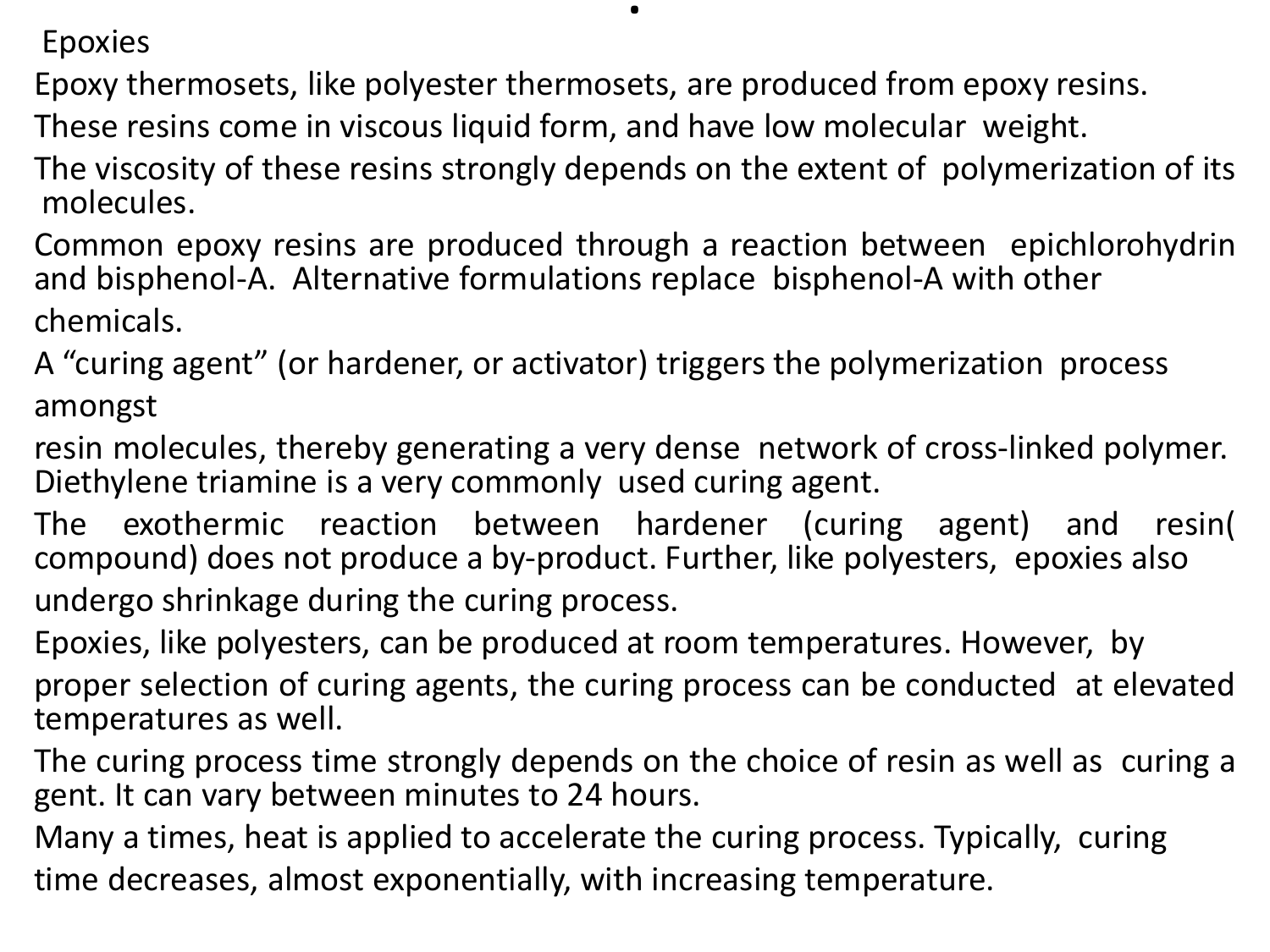Commercially, epoxies are available as "two-part" system, as well<br>as "one"part" system. While the "two-part" epoxies as "one"part" system. While require mixing of hardener and resin, "one‐part" systems come essentially as pre‐mixed systems (of hardener and resin).

.

Typically, one‐part systems have to be stored at low temperatures, so that curing process gets significantly slowed down, and the epoxy does not get cured while being stored.

Vinylesters

- Similar in behavior to polyesters.
- Low viscosity and reduced curing time
- Slightly more expensive compared to polyesters
- Very good mechanical properties
- Unlike polyesters, these materials have superior resistance to UV Chemical performance is superior vis‐à‐vis polyesters
- Works well in humid and wet environments
- Overall performance is somewhere in between polyesters, and epoxies.
- Common applications include chemical vessels, pipes, etc.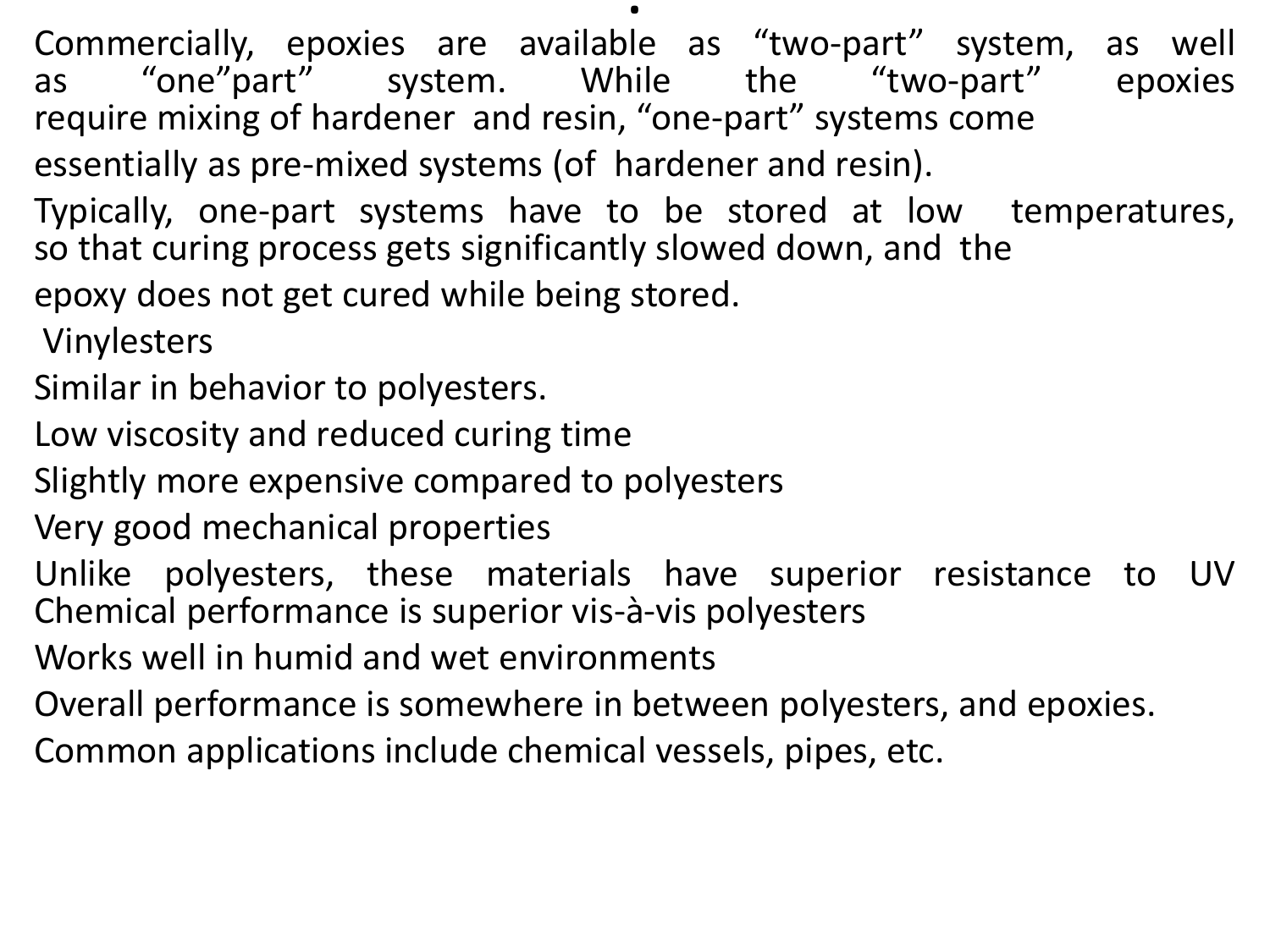Polyimides

Relatively higher maximum use temperature ( 300 C) Excellent resistance to solvents and chemical agents Very strong and stiff amongst thermosets.

- Bis-maleimides(BMI) are most popular thermosets in this class of materials.
- However, BMIs are very brittle. Hence, they are combined
- with other thermoplastics to address this limitation. Typical additives include poly-sulfones, polyether imides, and other
- **Thermoplastics**
- Phenolics
- Very low flammability
- Produce less smoke during oxidation/charring process Dimensionally stable when subjected to changes in temperature Good adhesion properties
- Good candidates for public transportation systems, where flamma bility and smoke concerns are very significant
- Also used in aircraft applications for similar reasons.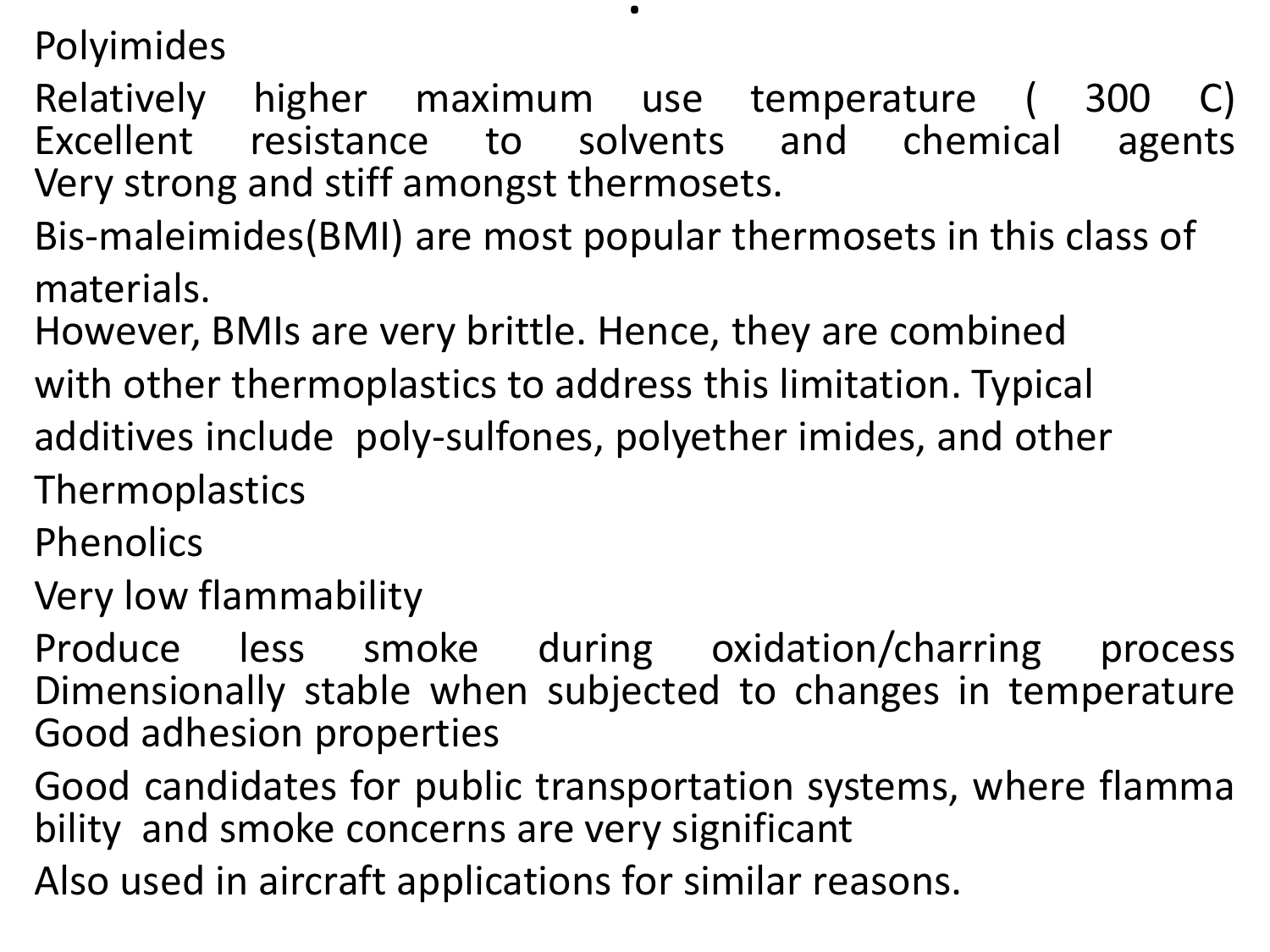Thermoplastics are very commonly used for short‐fiber large‐scale composite applications. This is so, since thermoplastic based short‐fiber composites can be relatively easily and quickly processed.

.

These plastics are often used in injection molding machines, where solid of thermoplastics impregnated with short glass fibers, are molded at high temperatures and pressures.

In such applications, these composites are essentially higher strength/modulus alternatives for non-reinforced plastics used in mass scale applications. Thus, such composites are not Used to bear very high loads or provide high stiffness, where normally metals and other structural materials are deployed.

Polypropylene (PP), polysulfone, polyamide‐imide, polycarbonates, and ABS (acrylonitrile‐but adiene styrene ) are commonly used thermoplastics for such applications.

However, there are also certain thermoplastic resins with maximum use temperatures well exceeding those of most epoxies and BMIs.

PEEK, i.e. polyether‐ether‐ketone is one such thermoplastic candidate whose maximum use temperature can be as high as 310 C. Such materials are used in high‐temperature and high‐ performance application areas.

Metal Matrix Materials

Metals are very useful matrix materials. They offer following key advantages: High strength, High modulus, High toughness, High impact strength, Relative immunity to temperature changes, Immunity to a large range of environmental variables.

However, metals are not very popular matrix materials because: – They can only be processed at high temperature, as their melting points are high, They have high density, They have a propensity to react with several types of fibers, Metals are susceptible to corrosion.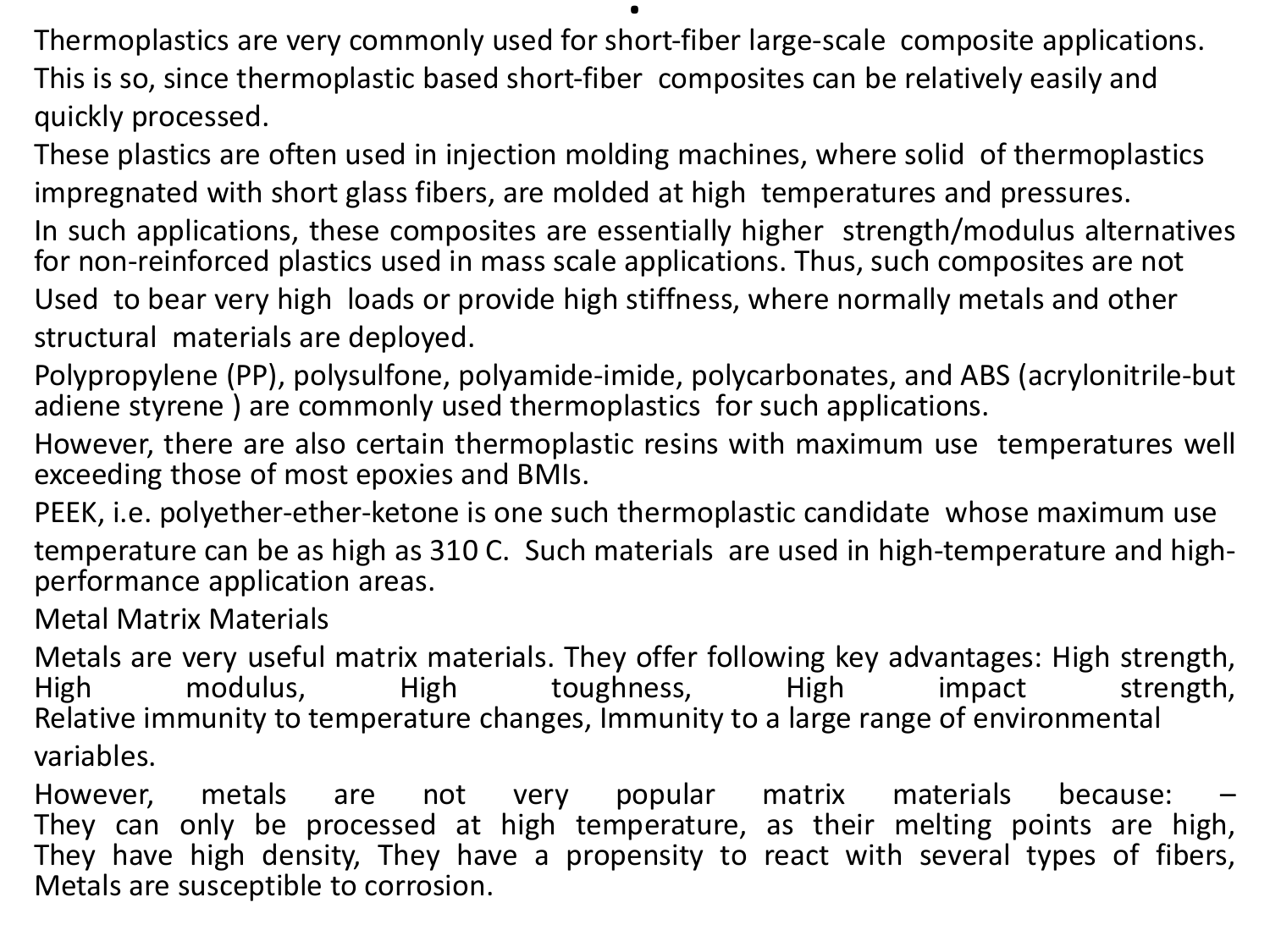Titanium, and aluminum are most commonly used for metal matrix applications.

They are used on account of their low specific gravities, which are 4.5 and 2.7,

respectively. Magnesium is also a very light material as its specific gravity is 1.74. However,

it reacts vigorously with oxygen, thereby promoting fire, and also corrosion.

In super alloy applications, nickel and cobalt are frequently used as metal matrices

However, when such metals are alloyed with specific elements, they tend to promote

fiber oxidation, particularly at higher temperatures.

Metal matrices are used as binders for graphite fibers, as well as ceramic fibers. Special care is taken to inhibit the fiber‐matrix reactivity in such fibers.

Special care is taken to inhibit the fiber matrix reactivity in such systems particularly at high temperatures.

Aluminum based matrices –Pure aluminum has very good corrosion resistance. Al‐6061 and Al‐2024 are commonly used alloys for high strength applications. Graphite is the most frequently used fiber with aluminum based matrices. Such fiber matrix systems are used where high strength, high modulus is needed at

elevated temperatures.

Carbon has a propensity to react with aluminum at temperatures in excess of 500 C. To avoid such reactions, graphite fibers are coated with protective layers. These protective coatings also enhance fiber‐matrix wetting.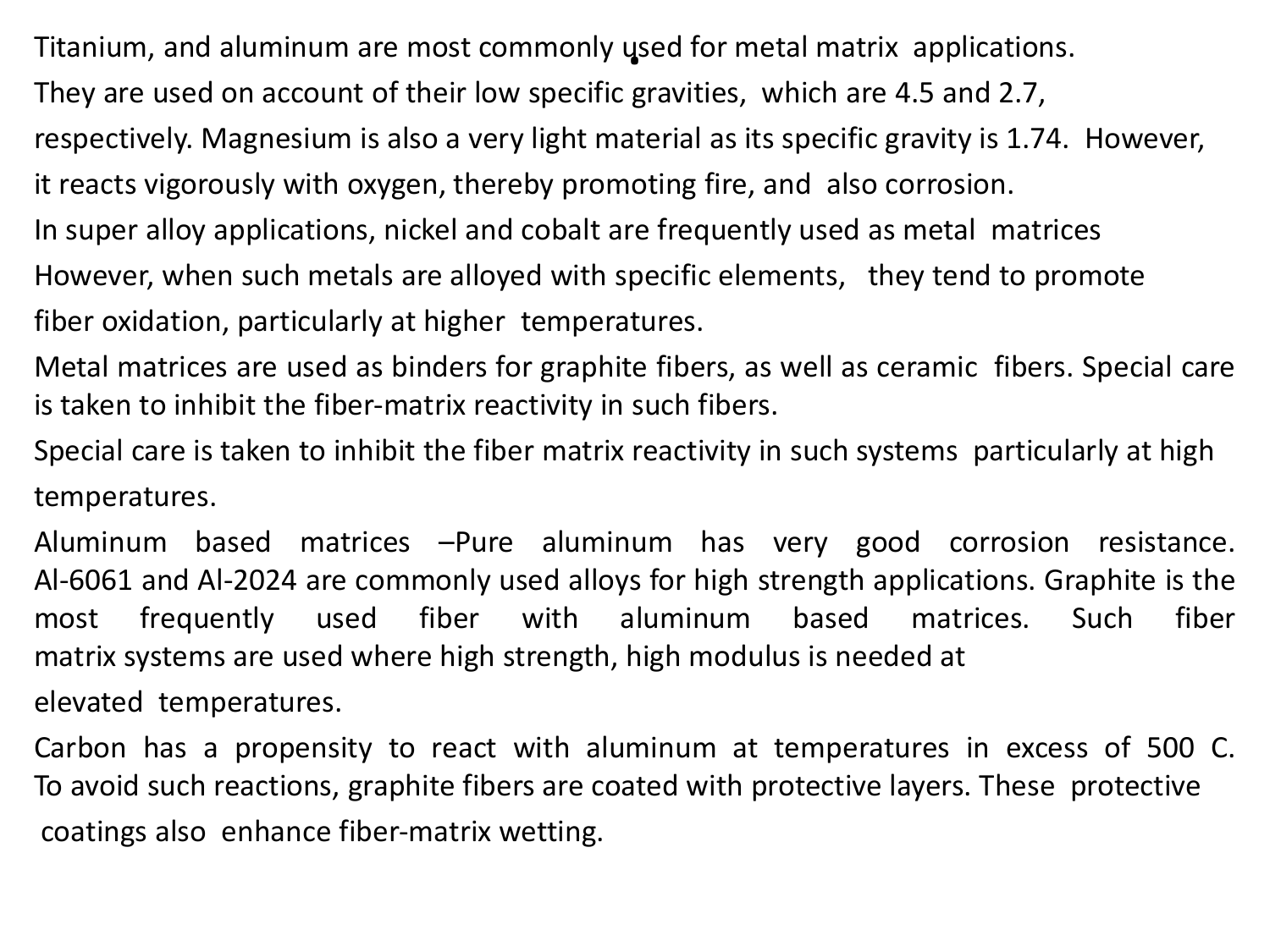Titanium based matrices

Titanium based alloys are known for high strength‐to‐weight ratios. These alloys, unlike aluminum alloys, also have better strength retention attributes at temperatures as high as 500 C.

.

However, these alloys react with boron/alumina fibers. Thus they are used either with SiC fibers or with borsic fibers (boron core, and SiC coating).

Ceramic and Carbon Matrices

These matrices are used for applications where operating temperatures exceed 1000 C. Typical applications include nose cones of missiles, reentry vehicles, turbine blades, etc.

Glass‐ceramic matrices are made from lithium aluminosillicate(LAS) and calcium aluminosillicate(CAS).

Ceramics are typically reaction bonded silicon trinitride.

These matrix materials are used in conjunction with fibers, which can take high temperatures as well. Thus, they are quite often used with SiC fibers.

Carbon matrix is produced by vapor deposition of pyrolitic graphite onto a graphite fiber. The resulting composite, known as carbon‐carbon composite, can take temperatures as high as 2700 C. These composites are used for re‐entry vehicles, and missile nose cones. They are coated with a protective layer to protect them against oxidation.